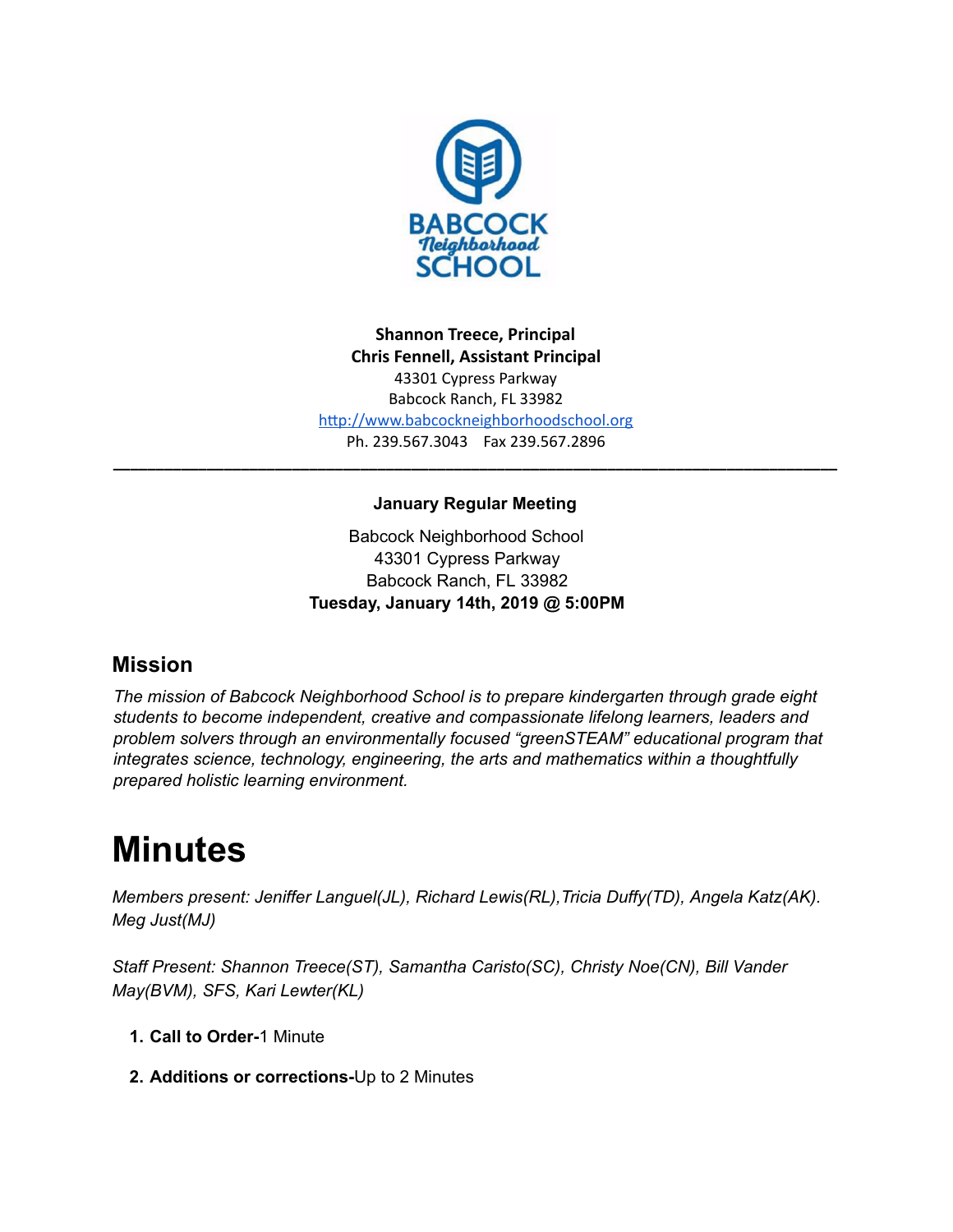*Motion to approve amended agenda made by AK, Seconded by TD*

*All "Ayes" motion carries*

## **3. Approval of Minutes ( )-**Up to 3 Minutes

*Motion to approve the minutes with graph correction made by JL, Seconded by TD*

*All "Ayes" motion carries*

- **4. Public Comment on Agenda Item -**As Needed
- **5. Reports-**Hold questions until after each presentation
	- \*Below, each Committee is to discuss (if applicable) (i) Dashboard and Monthly Report, (ii) proposed meeting schedule and proposed members, (iii) Strategic Planning Action Items and schedule for finalization, and (iv) propose committee agenda items two weeks in advance
	- a. Finance-*SFS 10 Minutes*

*Motion to approve the amended budget made by TD, Seconded be JL*

- *All "Ayes" Motion carries*
	- b. Buildings and Grounds-*JL 7 minutes*
	- c. Nominating-*SS 3 minutes*
	- d. Academic-*MJ 2 minutes*
	- e. Advancement-*AK 1 minute*
	- f. Audit-*RL 1 minute*
	- g. Babcock Ranch Update-*BVM 5 minutes*
	- h. Principal-*ST 7 minutes*
		- ❖ *Digital backpack*
	- I. Consultant-*CN 3 minutes*

#### **6. Consent Agenda**

- **7. Old Business-**Up to 5 Minutes
	- a. Charter Contract Deadlines

#### **8. New Business**

a. Best and Brightest-*ST 5 minutes*

*Motion to accept Best and Brightest policy as written in attachment A made by JL seconded by MJ*

*All "Ayes" Motion carries*

b. Modular Lease-2 minutes

*Motion to accept Mobile Modular lease as approved by council made by JL seconded by TD*